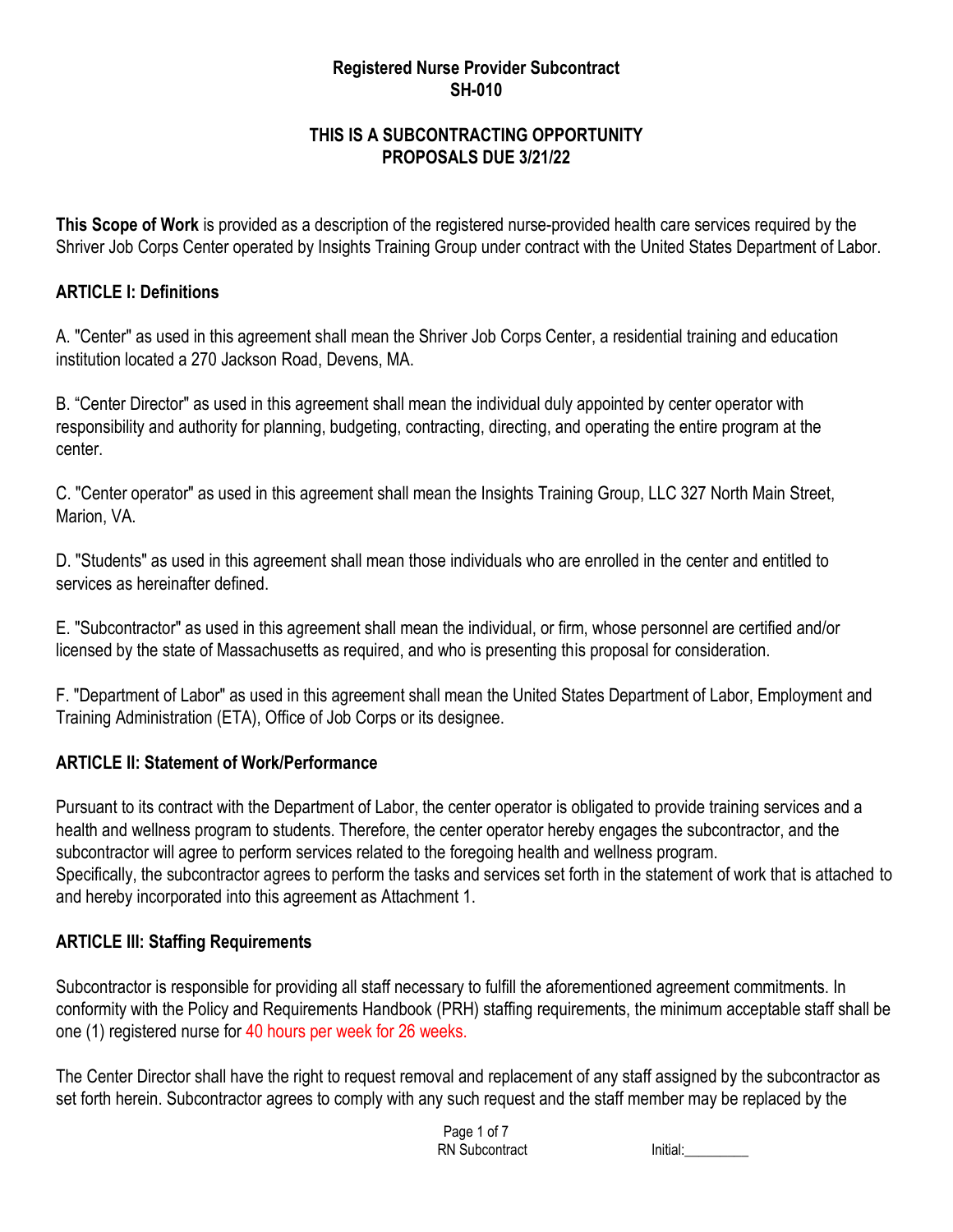subcontractor as soon as practical at no cost to the center. A "Staff" for the purpose of this article shall mean and include professional and nonprofessional employees of the subcontractor. The subcontractor shall identify one health professional to assume the responsibilities of the center registered nurse.

## **ARTICLE IV: Period of Performance**

This contract will be for 26-weeks, 5-days per week for a total of 40 hours per week. The parties mutually agree that this agreement shall be in effect from the point when an award notification is provided to the subcontractor by the Center's Purchasing Agent.

## **ARTICLE V: Compensation/Payment/Limitation**

## **A. Compensation**

Remuneration for services rendered will be at a dollar-per-hour rate for:

A 26-week contract, 5-days per week for a total of 40 hours per week.

## **B. Payment**

Payment shall be made within thirty (30) days of receipt by the center operator of an acceptable invoice.

## **ARTICLE VI: Indemnification and Insurance**

The subcontractor does hereby agree to indemnify and hold harmless the center operator; the center; the Department of labor and their officers, agents, and employees from any claim, action, lawsuit or liability for injury or damage to any person or property arising out of performance of this agreement. The subcontractor is required to maintain a current professional liability policy with a limit of at least \$1,000,000 per claim, \$3,000,000 annual aggregate.

# **ARTICLE VII: Independent Contractor**

This agreement is not intended by the parties to constitute or create a joint venture, partnership, formal business organization of any kind, or employer/employee relationship between the parties, and the rights and obligations of all parties shall be only those expressly set forth herein. Neither party shall have authority to bind the other except to the extent authorized herein. The parties to this agreement shall remain as independent contractors at all times, and neither party shall act as the agent for the other.

Subcontractor shall secure and keep current, at its own expense, all licenses and other certifications required by law or otherwise necessary to fulfill the statement of work. Subcontractor shall be solely and exclusively liable to third parties for all costs incurred by the subcontractor and for all claims of damage against the subcontractor arising out of or based on subcontractor's performance of this agreement, and is responsible for maintaining proper insurance, at the subcontractor's sole expense, to cover any and all such contingencies. Subcontractor shall also assume full responsibility for payment of any and all federal, state, and local taxes or contributions imposed or required under unemployment insurance, social security, and income tax laws, with respect to subcontractor's performance under this agreement.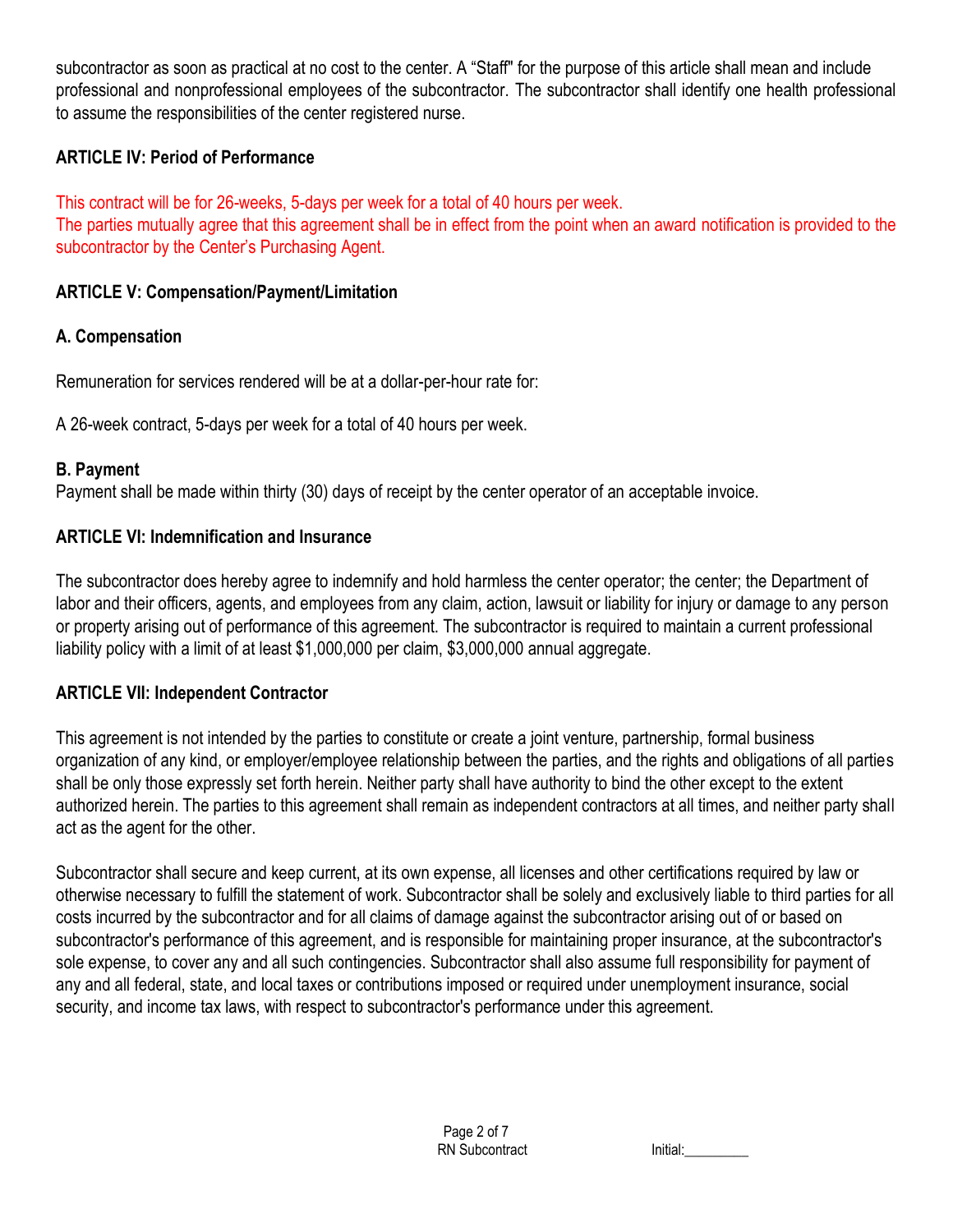### **ARTICLE VIII: Termination of Agreement**

This agreement may be terminated by the center operator, Department of Labor, or subcontractor upon thirty (30) days written notice. The notice shall be effective on the same date as duly posted in the United States mail, certified, addressed and postage paid. The notice shall be sent to the affected parties at:

| To the center:        | Shriver Job Corp Center<br>Attn: Center Director<br>.270 Jackson Road<br>Devens, MA 01434      |
|-----------------------|------------------------------------------------------------------------------------------------|
|                       | To the center operator: Insights Training Group, LLC<br>327 N. Main Street<br>Marion, VA 24354 |
| To the Subcontractor: |                                                                                                |

The center operator also reserves the right to terminate this agreement, in whole or in part, with or without notice.

#### **ARTICLE IX: General Provisions**

The parties agree that the following provisions are applicable to this agreement:

A. That the subcontractor agrees to perform its services in accordance with professional standards and policies, procedures, and guidelines as may be established, from time to time, by the Department of Labor and/or the center operator. The subcontractor further agrees and acknowledges that the Department of Labor and the center operator reserve the right to change, modify, alter, and revoke the said policies, procedures, and guidelines.

B. That no services under this agreement shall be delegated or subcontracted without the express written permission of the center operator.

C. That the center operator may at any time, by written order, make reasonable requests for amendments and additions, within the general scope of this agreement, in the definition of services and tasks to be performed, the time, and the place of performance thereof.

D. That the subcontractor shall maintain confidential health records on each student. These records shall be maintained in accordance with all Department of Labor and Job Corps standards and shall be the property of the Department of Labor.

E. That the subcontractor shall make no public statements with respect to this agreement or its work there under and shall issue no public statements or advertising or conduct research related thereto without the prior written approval of the Center Director and the Department of Labor.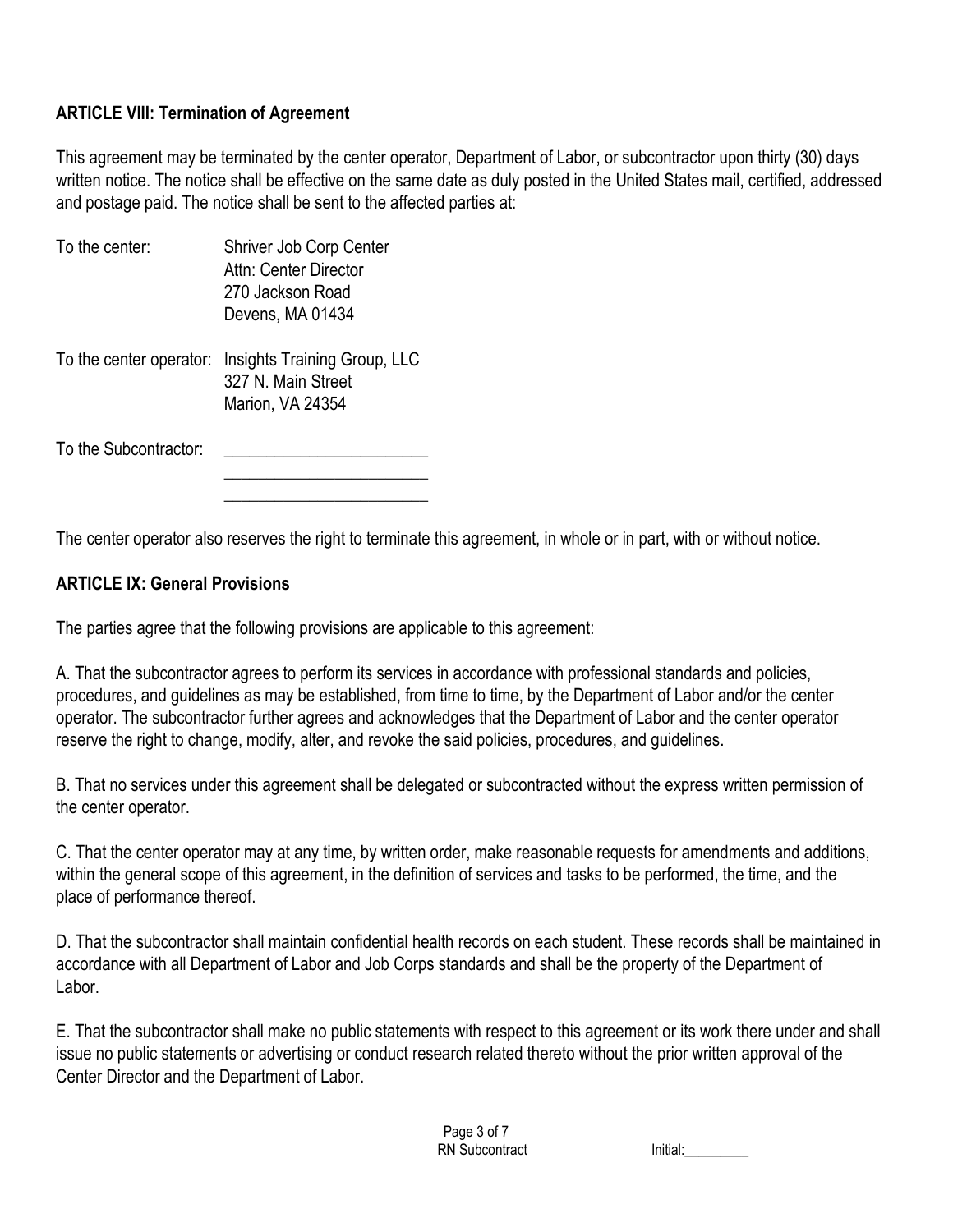F. That the subcontractor shall provide the center operator with current copies of professional licenses and insurance certificates.

G. That it is understood and agreed that the services provided by subcontractor are subject to monitoring and review by the Department of Labor.

H. That this agreement is subject to the terms and conditions of the center operator's prime contract and certain provisions contained therein may be applicable to subcontractor. It is hereby understood and agreed that the provisions set forth in Attachment 2, if any, are hereby incorporated into this agreement by reference and shall have the same force and effect as though set out in full text herein.

I. The agreement shall be construed and enforced in accordance with the laws of the state of Massachusetts.

J. If any term or provision of this agreement is held to be illegal, invalid, void, and/or unenforceable, for any reason, such term or provision shall be fully severable; this agreement shall be construed and enforced as if such illegal, invalid, void, and/or unenforceable term or provision had never comprised a part of this agreement; and the remaining terms and provisions of this agreement shall remain in full force and effect.

K. This agreement can only be modified in writing executed by each of the parties or their authorized agents.

L. This writing is intended by the parties to be the final expression of their agreement and is a complete and exclusive statement of its terms, and all communications, negotiations, considerations, and representations, whether written or oral, between the parties with respect to the subject matter of this agreement are incorporated. Other than as specifically set forth in this agreement, no representations, understandings, and/or agreements have been made or relied upon in the making of this agreement.

# M. Evaluation of Award:

Insights Training group, LLC anticipates the award of a single contract as a result of this solicitation to the responsible offeror whose proposal is responsive to the solicitations and is determined to be the best value. Selection of the best value is determined through the process of evaluating strengths and weaknesses of each Offeror's proposal in accordance with the evaluation criteria stated herein.

In determining the best value, credentials are more important than past performance and credentials and past performance combined are more important that cost.

Insights Training Group, LLC is more concerned with obtaining a proposal demonstrating superior credentialing and past performance than making an award at the lowest evaluated cost. Thus, the closer or more similar in merit that the Offeror's credentials and past performance are evaluated to be the more likely the evaluated cost may be the determining factor in selection for award. However, Insights Training Group, LLC will not make an award at the premium in cost that it considers disproportionate to the benefits associated with the evaluated superiority of the Offeror's credentials and past performance.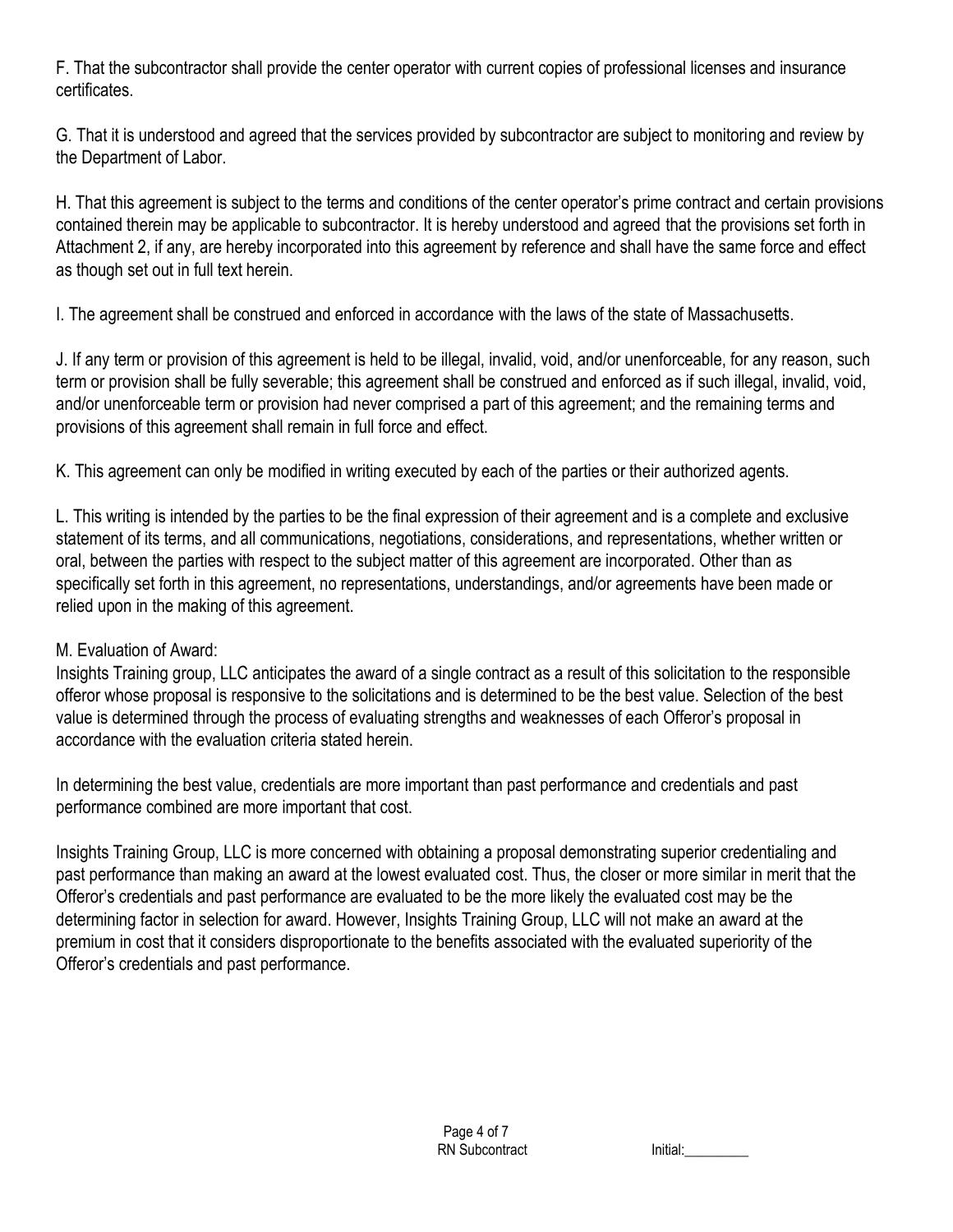## Attachment 1 **CENTER REGISTERED NURSE STATEMENT OF WORK**

# **Section A**

Assists the Health and Wellness Director in planning, implementing, and evaluating an efficient wellness program consistent with the students' needs and Job Corps goals and objectives.

# **Duties:**

- Performs duties under the supervision of the Health and Wellness Director.
- In the absence of the Health and Wellness Director, serves in that capacity.
- Responsible for ensuring doctor's orders are followed in the Wellness Center and the care of all patients as prescribed.
- Maintains charts on all patients and compiles medical and dental records of terminated students.
- Notifies residential personnel of released patients.
- Maintains a record of all admissions and dismissals.
- Compiles various logs, records and reports, for example, wellness use, examinations and medication use.
- Maintains a record of all calls to on-call medical personnel.
- Dispenses prescribed medication.
- Assists with cursory examinations, sick call and wellness care.
- Serves as on-call nurse when schedules.
- Works to ensure performance management standards are met.
- Ensures that required property (equipment) controls are adhered to.
- Maintains current knowledge and certification in CPR and First Aid.
- Ensures that a clean and safe health facility is operated at all times.
- Monitors area of responsibility to ensure timely and high-quality services.
- Works toward meeting performance management goals.
- Follow the CDSS Plan and Procedures daily.
- Complies with all DOL guidelines, OFCCP regulation, Job Corps notices and bulletins, and Center policies and procedures.
- Maintains good housekeeping in all areas and complies with safety practices.
- Models appropriate employability skills for dress, language and work habits.
- Continuously help students become more employable.
- Participation in PRH mandated staff training.
- Performs other duties as assigned within the individual's scope and capabilities.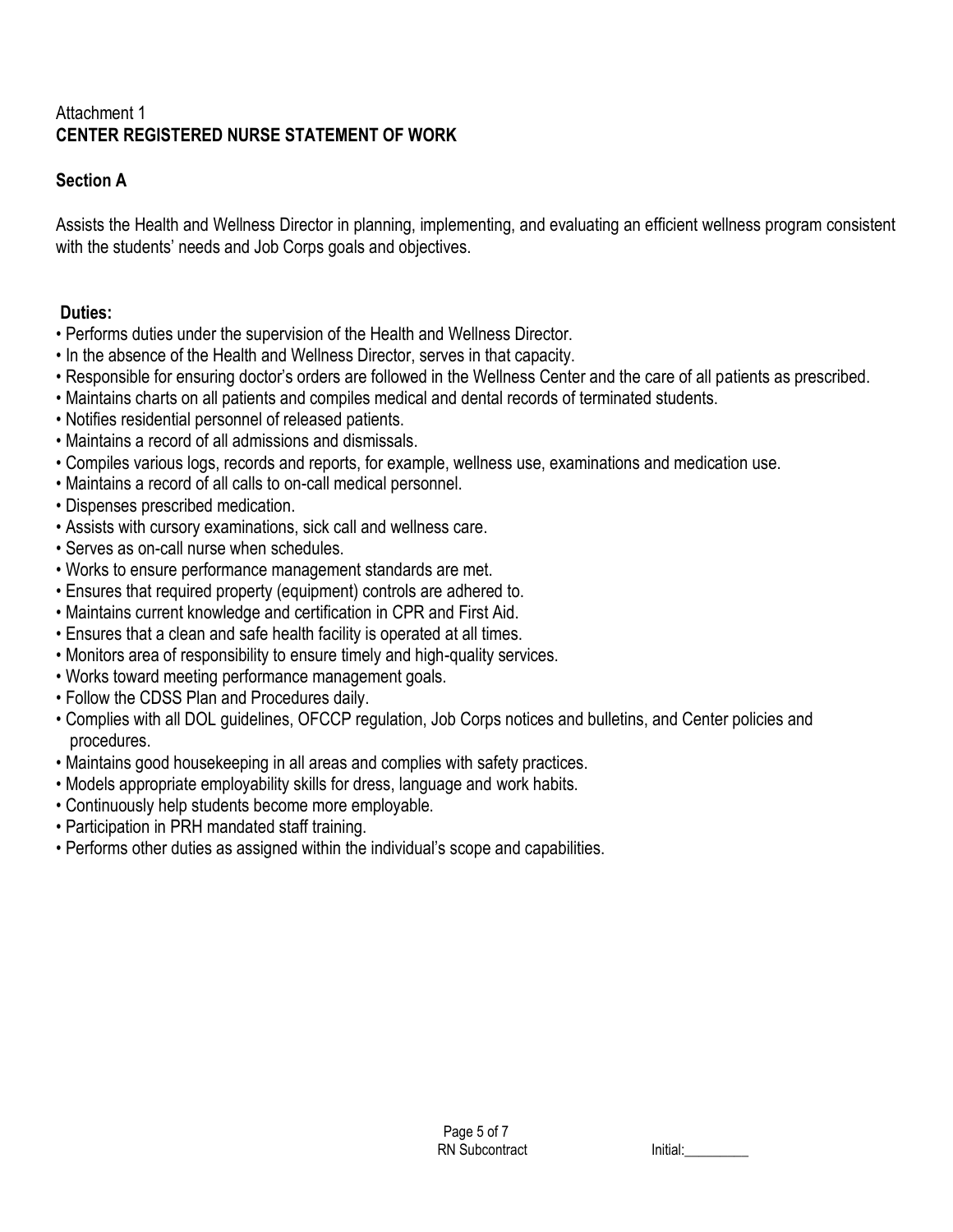# **Attachment 2**

Insights Training Group, LLC Terms and Conditions can be found at [www.insightsllc.net](http://www.insightsllc.net/)